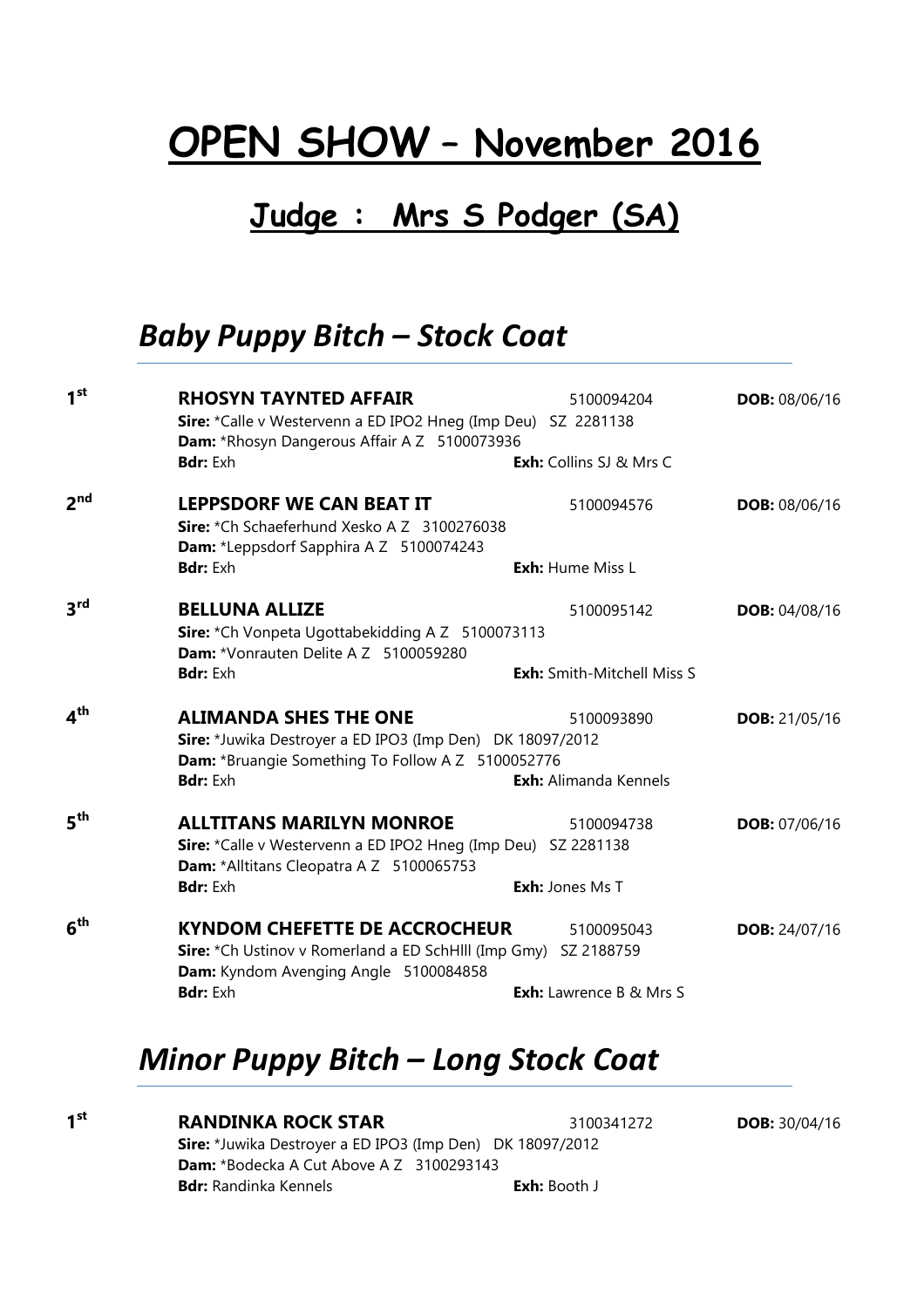# Minor Puppy Bitch – Stock Coat

**GEWALT TENNESSEE DREAM WEAVER** 5100093562 DOB: 28/04/16 Sire: \*Xavi v Tronje a ED IPO2 (Imp Deu) SZ 2272412 Dam: \*Ch Hinterhaus French Tennesee A Z ET 6100059577 **Bdr:** Crozier S **Exh:** Crozier S & Hume Miss L

## Puppy Bitch – Long Stock Coat

1<sup>st</sup>

 $1<sup>st</sup>$ 

**SCHAEFERHUND STACEY** 3100336398 **DOB:** 08/02/16 Sire: \*Labo v Schollweiher a ED SchHlll IPO3 (Imp Deu) SZ 2252448 Dam: \*Schaeferhund Xeena A Z 3100276041 **Bdr:** Bohdal I **Exh:** Stacey Mrs T

Junior Bitch – Stock Coat

| 1 <sup>st</sup>              | <b>TONAKER HAYLEY</b><br>Sire: *Ch Schaeferhund Xesko A Z 3100276038<br>Dam: *Tonaker Kuddles A Z 5100050836                                                              | 5100090689                              | <b>DOB: 23/10/15</b> |
|------------------------------|---------------------------------------------------------------------------------------------------------------------------------------------------------------------------|-----------------------------------------|----------------------|
|                              | <b>Bdr:</b> Schoemaker TH                                                                                                                                                 | <b>Exh:</b> Hume Miss L & Schoemaker TH |                      |
| $2^{\mathsf{nd}}$            | <b>ALIMANDA QARDASHIAN</b><br>Sire: *Ch Alimanda Fire Walker A Z 5100074495<br>Dam: *Ch Regalshep Eclipse A Z 5100064631                                                  | 5100090317                              | DOB: 02/11/15        |
|                              | <b>Bdr:</b> Exh                                                                                                                                                           | <b>Exh:</b> Alimanda Kennels            |                      |
| 3rd                          | <b>LEBERHINE CALLECO A Z</b><br>Sire: *Calle v Westervenn a ED IPO2 Hneg (Imp Deu) SZ 2281138<br>Dam: *Leberhine Maggie A Z 5100055468                                    | 5100089692                              | <b>DOB:</b> 20/09/15 |
|                              | Bdr: Evans R & Mrs D/Garvican H                                                                                                                                           | Exh: O'Loughlin/Evans/Garvican          |                      |
| ⊿ <sup>th</sup>              | <b>VONDOUSSA CAUGHT IN THE ACT A Z</b><br>Sire: *Ch Vonpeta Tolder Just Do It A Z PT ET 5100066348<br>Dam: *Grundelhardt Tainted Love AZ HT 5100057322<br><b>Bdr:</b> Exh | 5100088176<br>Exh: Vondoussa Kennels    | <b>DOB:</b> 21/06/15 |
| $\mathbf{5}^{\mathsf{th}}$   | <b>STELLIKO AINT NO STOPPIN US A Z</b>                                                                                                                                    |                                         |                      |
|                              | Sire: *Calle v Westervenn a ED IPO2 Hneg (Imp Deu) SZ 2281138<br>Dam: *Keedara Portuguese Tart A Z 5100074590                                                             | 5100090150                              | <b>DOB:</b> 24/09/15 |
|                              | <b>Bdr:</b> Exh                                                                                                                                                           | Exh: Brodie M & L                       |                      |
| $\boldsymbol{6}^{\text{th}}$ | <b>BRONACRE SALTED LICORICE</b><br>Sire: *Ch Bluemax Salt A Z 4100190920                                                                                                  | 3100327588                              | <b>DOB:</b> 22/07/15 |
|                              | Dam: *Bronacre Philadelphia Freedom A Z CD ET 3100250572<br><b>Bdr:</b> Bronacre Kennels                                                                                  | <b>Exh:</b> Lawrence B & Mrs S          |                      |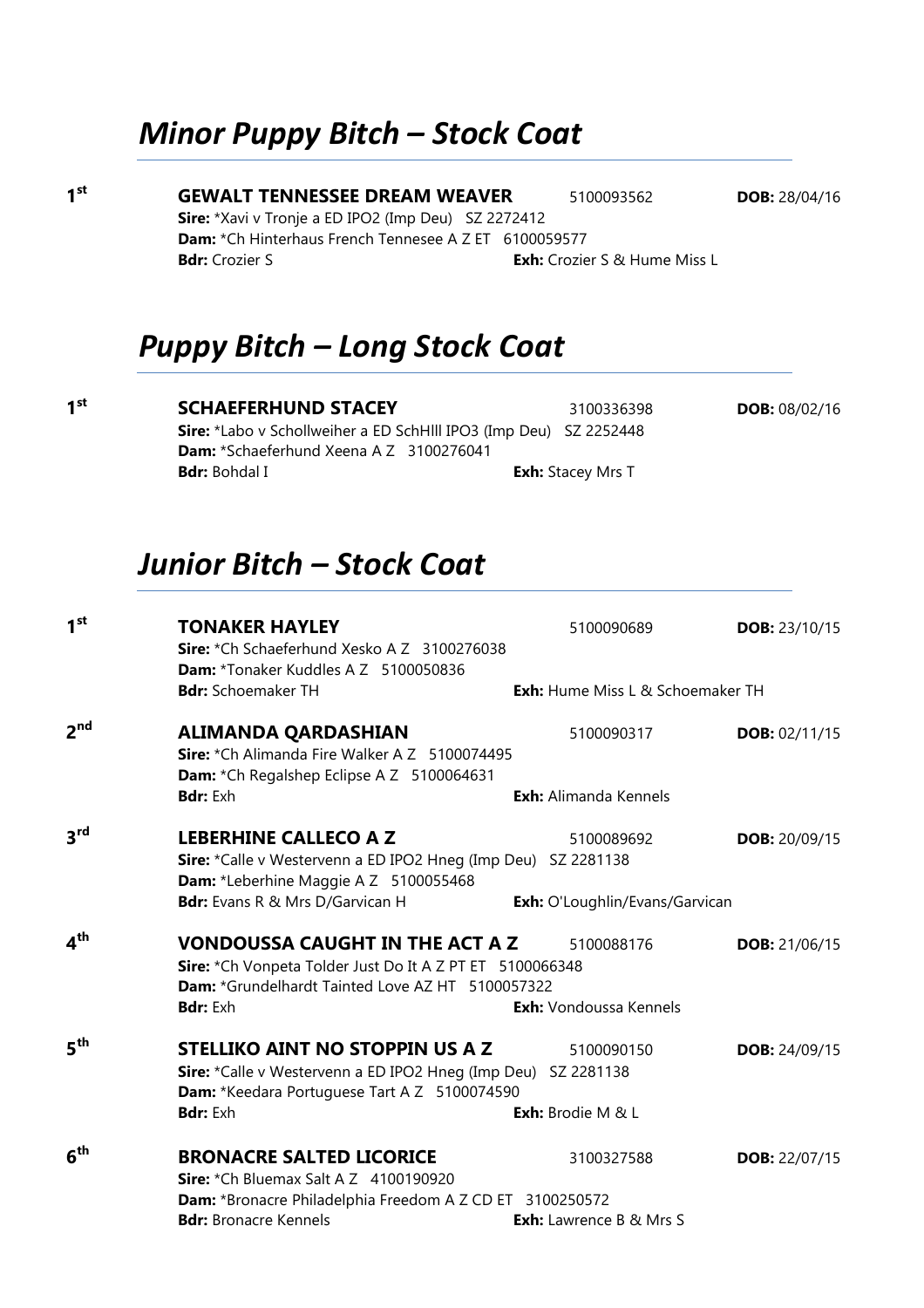**ALIMANDA PANDORAS GOLD** 5100008698 DOB: 18/09/15 Sire: \*Calle v Westervenn a ED IPO2 Hneg (Imp Deu) SZ 2281138 Dam: \*Alimanda Earls Girl A Z 5100061828 **Bdr:** Alimanda Kennels **Exh:** Johnson Ms A

Intermediate Bitch – Stock Coat

 $1<sup>st</sup>$ 

 $1<sup>st</sup>$ 

\*KELEBEC AZURE SKY A Z 5100084818 DOB: 31/10/14 Sire: \*Hatto v Hühnegrab a ED SchHlll Hneg (Imp Deu) SZ 2192749 Dam: \*Keedara Naughty By Nature A Z 5100068562 **Bdr:** Exh: Harley A & Tape Ms R

#### Open Bitch – Stock Coat

**BRUANGIE YUREEKA ORASGOLD** 5100089285 **DOB:** 08/08/15 Sire: \*Ch Alimanda Fire Walker A Z 5100074495 Dam: \*Leppsdorf Oriental Ora A Z 5100067221 **Bdr:** Exh **Exh:** Corlett Mrs V

Best Bitch – LSC Schaeferhund Stacey

# Baby Puppy Dog – Stock Coat

| 1 <sup>st</sup> | <b>BELLUNA AMARETTO</b>                                 | 5100095143                        | <b>DOB: 04/08/16</b> |  |  |
|-----------------|---------------------------------------------------------|-----------------------------------|----------------------|--|--|
|                 | Sire: *Ch Vonpeta Ugottabekidding A Z 5100073113        |                                   |                      |  |  |
|                 | Dam: *Vonrauten Delite A Z 5100059280                   |                                   |                      |  |  |
|                 | <b>Bdr:</b> Exh                                         | <b>Exh:</b> Smith-Mitchell Miss S |                      |  |  |
| 2 <sup>nd</sup> | <b>VONDOUSSA DUTCHCOURAGE</b>                           | 5100093969                        | <b>DOB:</b> 31/05/16 |  |  |
|                 | <b>Sire:</b> *Ch Vonpeta Ugottabekidding A Z 5100073113 |                                   |                      |  |  |
|                 | Dam: *Ch Vondoussa X Marks The Spot A Z ET 5100070647   |                                   |                      |  |  |
|                 | <b>Bdr:</b> Exh                                         | <b>Exh:</b> Vondoussa Kennels     |                      |  |  |
|                 |                                                         |                                   |                      |  |  |

 $7<sup>th</sup>$ 

Best Bitch – SC Tonaker Hayley